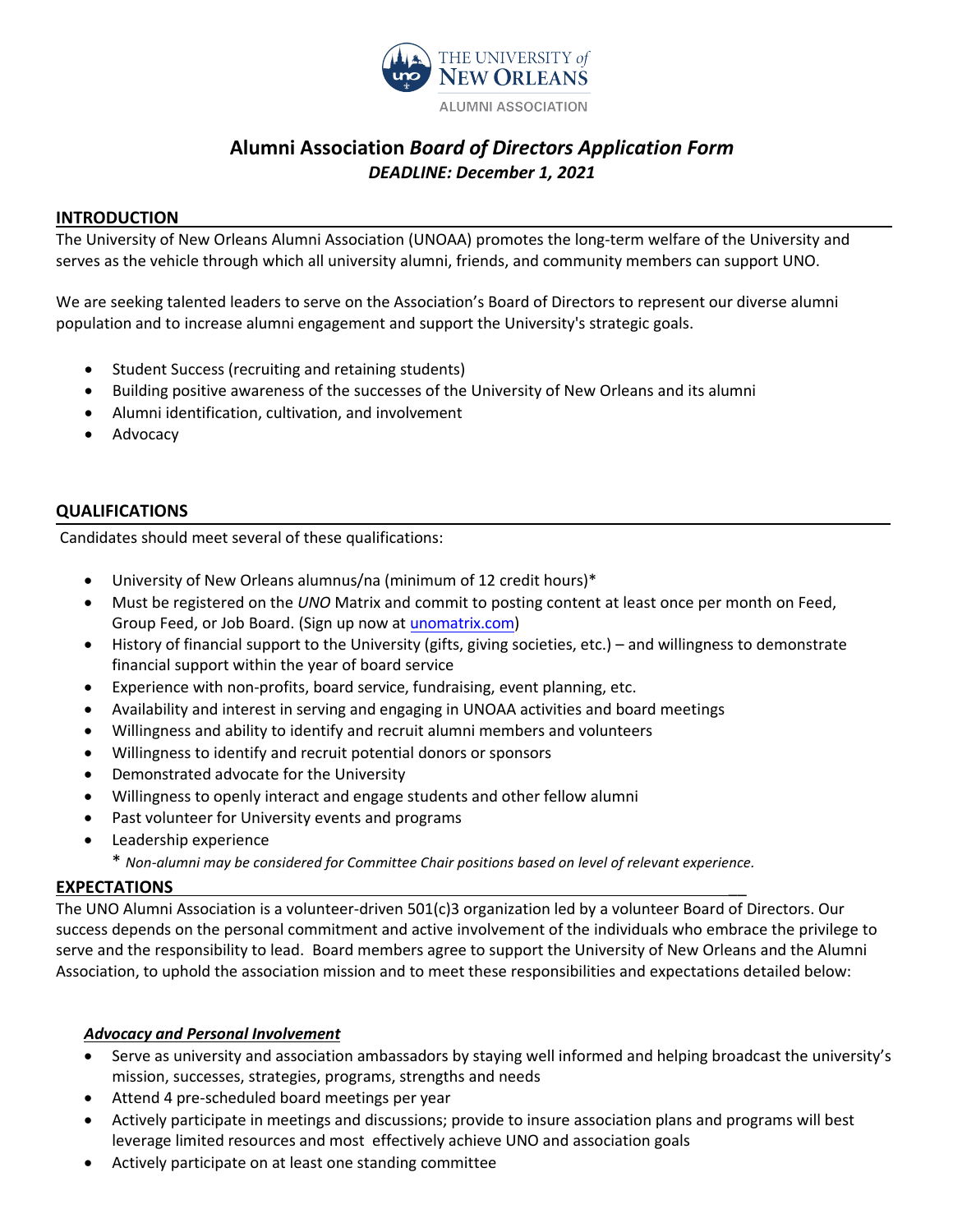

- Support, promote and attend association initiatives and events on the UNO Matrix at www.unomatrix.com and commit to posting content at least once per month on the Feed, a Group Feed, or Job Board.
- Proactively volunteer your expertise, time, and/or support where needed
- **Register**
- Recruit alumni as association members, committee members, and volunteers
- Promote and attend university events
- Inform UNO board leaders and staff of issues impacting or of interest to alumni
- Identify new potential board and committee candidates to represent the alumni effectively *Financial Support*

• Make a significant *personal* leadership gift annually. Our goal is 100% board participation; you determine the level at which you are able to participate.

\_\_\_\_\_\_\_\_\_\_\_\_

• Help identify and recruit potential donors and sponsors

#### **PROCESS**

The process to become a board member is as follows:

- 1. Submit Board Application with a copy of your résumé and statement of purpose **by December 1.** You will receive confirmation of your submission within 24 hours.
- 2. All applications will be reviewed by staff to confirm candidates meet eligibility requirements.
- 3. The Association's Nomination Committee will contact candidates to set up interviews as appropriate.
- 4. The Nomination Committee will develop a slate of candidates for ratification by the Board of Directors at its October board meeting.
- 5. Candidates will be notified once the slate is approved by the Board of Directors. New board members will be encouraged to join existing committees to shadow the current board for orientation purposes and to allow a smooth board transition.
- 6. The Board of Directors will be introduced at the association's Annual Holiday Soirée in December. Prior to the Soirée, the new board members will be invited to a joint meeting of all current and new members.
- 7. Board terms officially begin on January 1.

### **POSITIONS & TERMS**

**1 President-Elect (**1-year term succeeded by 1-year term as President)

- **1 Treasurer** (1-year term)
- **1 Secretary** (1-year term)
- **4 Committee Chairman** (1-year term)

Membership Program/Events Communications

Student Success

**5 At-Large Director** (2-year term)

**1 College Representative** (2 year term; must have degree from applicable college.)

College of Business Administration College of Liberal Arts, Education, and Human Development College of Engineering

- College of Science
- **1 University President's Representative** (1-year term)
- **1 Faculty Senate Representative** (1-year term)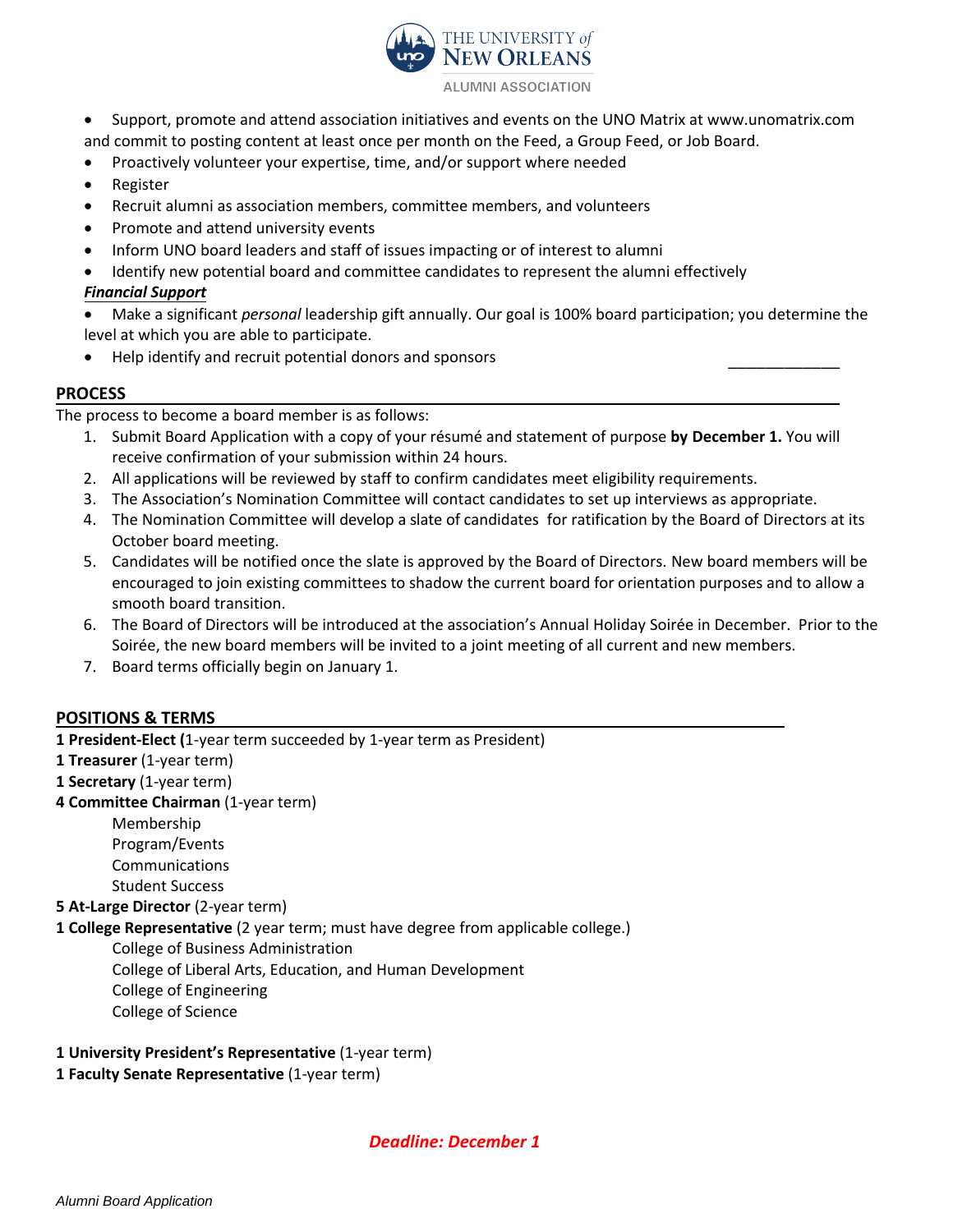

**ALUMNI ASSOCIATION** 

#### ALUMNI BOARD OF DIRECTORS APPLICATION

PLEASE TYPE OR PRINT CLEARLY

- Feel free to use a separate sheet of paper -

|                                                         |                                                             | (Please provide name as student if different)                                                                          |  |
|---------------------------------------------------------|-------------------------------------------------------------|------------------------------------------------------------------------------------------------------------------------|--|
| <b>Home Information:</b>                                |                                                             |                                                                                                                        |  |
|                                                         |                                                             |                                                                                                                        |  |
|                                                         |                                                             |                                                                                                                        |  |
|                                                         |                                                             |                                                                                                                        |  |
| <b>Work Information:</b>                                |                                                             |                                                                                                                        |  |
|                                                         |                                                             |                                                                                                                        |  |
|                                                         |                                                             |                                                                                                                        |  |
|                                                         |                                                             |                                                                                                                        |  |
|                                                         |                                                             |                                                                                                                        |  |
| <b>Education:</b>                                       |                                                             |                                                                                                                        |  |
|                                                         | Year(s) of attendance at UNO: Year(s) of attendance at UNO: |                                                                                                                        |  |
|                                                         |                                                             | Please list each UNO degree beginning with most recent:                                                                |  |
| Degree(s) (e.g. BA, MS)                                 |                                                             | Major(s) (e.g. Accounting, Urban Planning) Graduation Year(s)                                                          |  |
| Board position(s) sought:                               |                                                             |                                                                                                                        |  |
|                                                         |                                                             | Would you consider other board positions? $\frac{1}{2}$ V Mould you consider serving on a committee? $\frac{1}{2}$ V I |  |
|                                                         |                                                             |                                                                                                                        |  |
| (Membership, Programs, Student Success, Communications) |                                                             |                                                                                                                        |  |
|                                                         | If nominated, what will you contribute to the Board?        |                                                                                                                        |  |
|                                                         |                                                             |                                                                                                                        |  |
|                                                         |                                                             |                                                                                                                        |  |
|                                                         |                                                             |                                                                                                                        |  |
|                                                         |                                                             |                                                                                                                        |  |
|                                                         |                                                             |                                                                                                                        |  |
|                                                         |                                                             |                                                                                                                        |  |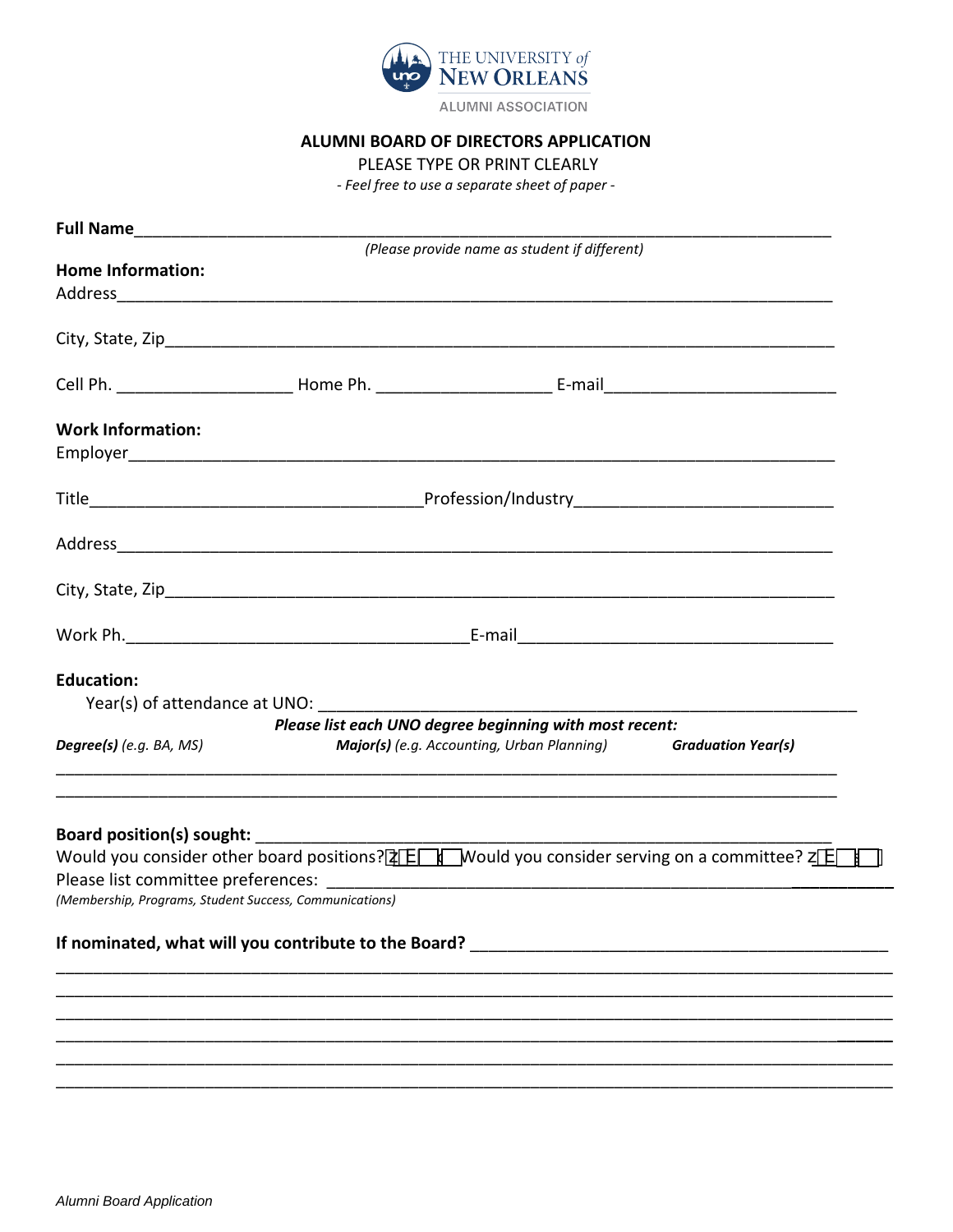

What professional skill set, experience or characteristics do you possess and how will it benefit the Alumni **Association?** 

**Professional Accomplishments Example 2018** 

Please list boards/committees on which you've served, when and in what capacity.

Please describe relevant leadership experience and/or experience motivating others.

Please describe relevant civic/community volunteer experience. \_\_\_\_\_\_\_\_\_\_\_\_\_\_\_\_\_

Please list extra-curricular activities or organizations in which you were involved as a UNO student.

Do you know other UNO alumni in your network? Socially? Professionally? \_\_\_\_\_\_\_\_\_\_\_\_\_\_\_\_\_\_\_\_\_\_\_\_\_\_\_

Have you ever volunteered with the UNO Alumni Association? If yes, when/how? If no, why not?